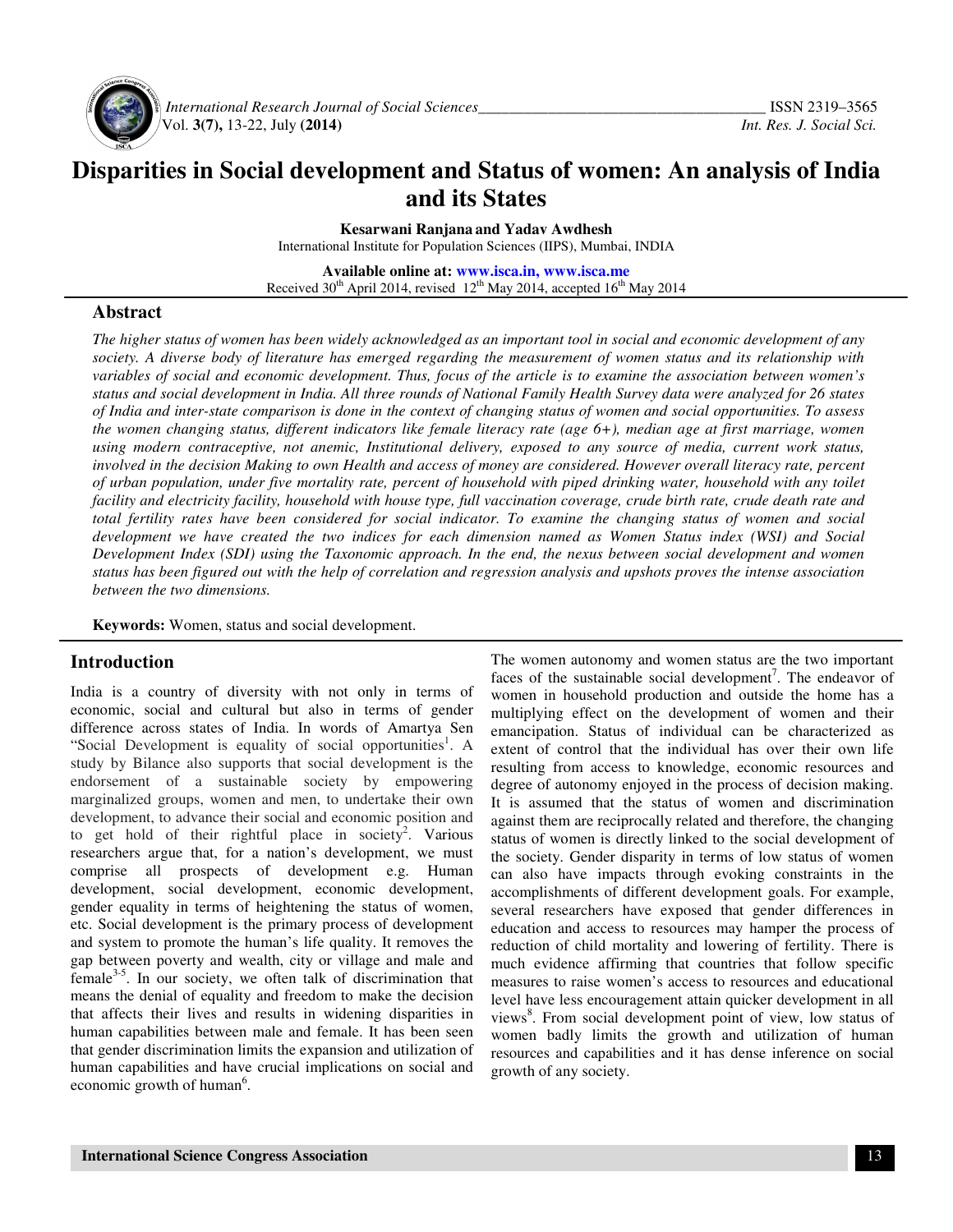The measurement of women's status is comparable for the measurement of gender isolation<sup>8</sup>. The present issue is though receiving attention from academician and policy makers in the recent time, there is still scarcity of investigation in this field. India has been ranked as 136 out of 177 nations in terms of UNDP's Human Development Index (HDI) which measures the overall achievements of the country in three basic concepts; longevity and health, education and knowledge and standard of living<sup>9</sup>. India is categorized in the group of Middle Human Development Index. Since state Government in India makes all human development investments, so the significant inter-state difference in all aspects of development is expected. The status of women in India has been subordinated to several changes over the past few decades. The Government of India (GOI) declared the year 2001 as the year of women empowerment. The National Policy for the empowerment of women was also passed in the same year. Keeping all the above discussion in mind, the present paper attempts to highlight issues of changing women's status and its link to social development in India and states. Also, study tries to compare the improvement in all the states in terms of women status and social development over the period. Moreover, the purpose of the present research work is exploring the ranking of states within the country on the basis of development indicator.

# **Materials and Methods**

**Study Design and Data:** The study is done for 26 states of India over the period. The required data is extracted from the three rounds of National Family Health survey which is conducted during  $1992-93^{10}$ ,  $1998-99^{11}$  and  $2005-06^{12}$ respectively. These surveys are nationally representative and cover more than 99 percent of Indian population. These data render the consistent and reliable estimates of fertility, mortality, family planning, utilization of maternal and reproductive health services, domestic violence and women status etc at all India level as well as state and regional level. The NFHS-1 covered the 88,562 sample household and 89,777 ever married women of age 13-49; NFHS-2 covered the 91,196 sample household and 89,199 ever married women of age 15-49 while NFHS-3 covered the 109,041 nationally representative sample of household and 124,385 ever married women of age 15-49 and 74,369 men of age 15-54. The overall household response rate improved from 95.6 percent to 97.7 percent over the three NFHS periods.

During the NFHS-1 and NFHS-2 the state Uttaranchal was clubbed in Uttar Pradesh, Jharkhand in Bihar and Chhattisgarh in Madhya Pradesh. However NFHS-3 provides the separate data for these three states Uttaranchal, Jharkhand and Chhattisgarh. Therefore to maintain the consistency in the result we have merged data of these three states in their parent states in NFHS-3.

To analyze the women status and social development we have assigned the several indicators. Then indices are formulated for both separately and comparison is made among all states. The description of the indicator for women status and social development is explained below:

**Indicators for the Status of women:** Variable related to women are considered to create women status index (WSI)**.** We have used all three rounds of NFHS. The first round of the survey collects information on the ever married women of age 13-49 whereas the remaining two surveys informs about women age 15-49. So for the present study we took ever married women of age 15-49 from all round of the survey. We have exploited the 11 indicators- female literacy rate (age 6+), median age at first marriage, median age at first birth, women using modern contraceptive, women not anemic, women received at least one anti natal checkup (ANC), institutional delivery, women exposed to any source of media (either television or radio or newspaper), women's current work status, women involved in the decision Making to own Health and women with access of money. The data referring to women involved in decision making of their own health, access to money and anemia level is not available in NFHS-1, therefore, to study the status of women during NFHS-1 round we have excluded these three variables.

**Indicators for the Social Development:** The study uses the 11 indicators to study the changes in social development in India and states over the period. The indicators are percent of overall literacy rate, percent of urban population, under five mortality rates (probability of dying before the fifth birthday), percent of household with piped drinking water, percent of household with any toilet facility, percent of household with electricity facility, percent of household with house type as pucca, percent of full vaccination (it includes BCG, 3 doses of polio not adding the polio at birth, 3 doses of DPT, 1 dose of measles by age of 12) coverage among children of age 12-23, crude birth rate, crude death rate and total fertility rate. All indicators are selected on the basis of availability of data in data source.

**Statistical tool:** A number of developed and developing countries in the world have set their development goals in terms of various inputs e.g. education, employment, health infrastructure etc. Politician, economist and planners may want to compare their particular region with others at the same level of development<sup>13</sup>. Therefore intra country comparison among states, regions or areas is more useful for planning purposes. So the paper is focused on a methodology for making such examination when a large number of indicators are exploited to measure the different aspects of development.

The approach here used is the Taxonomic method which was developed by Polish mathematician in the early fifties and proposed by UNESCO in 1968 as a means of comparing the levels of development. It is an excellent method for ranking, classifying and comparing regions with respects to the changing level of development or performance<sup>14</sup>. This is considered as a statistical method of shaping the homogeneous units in n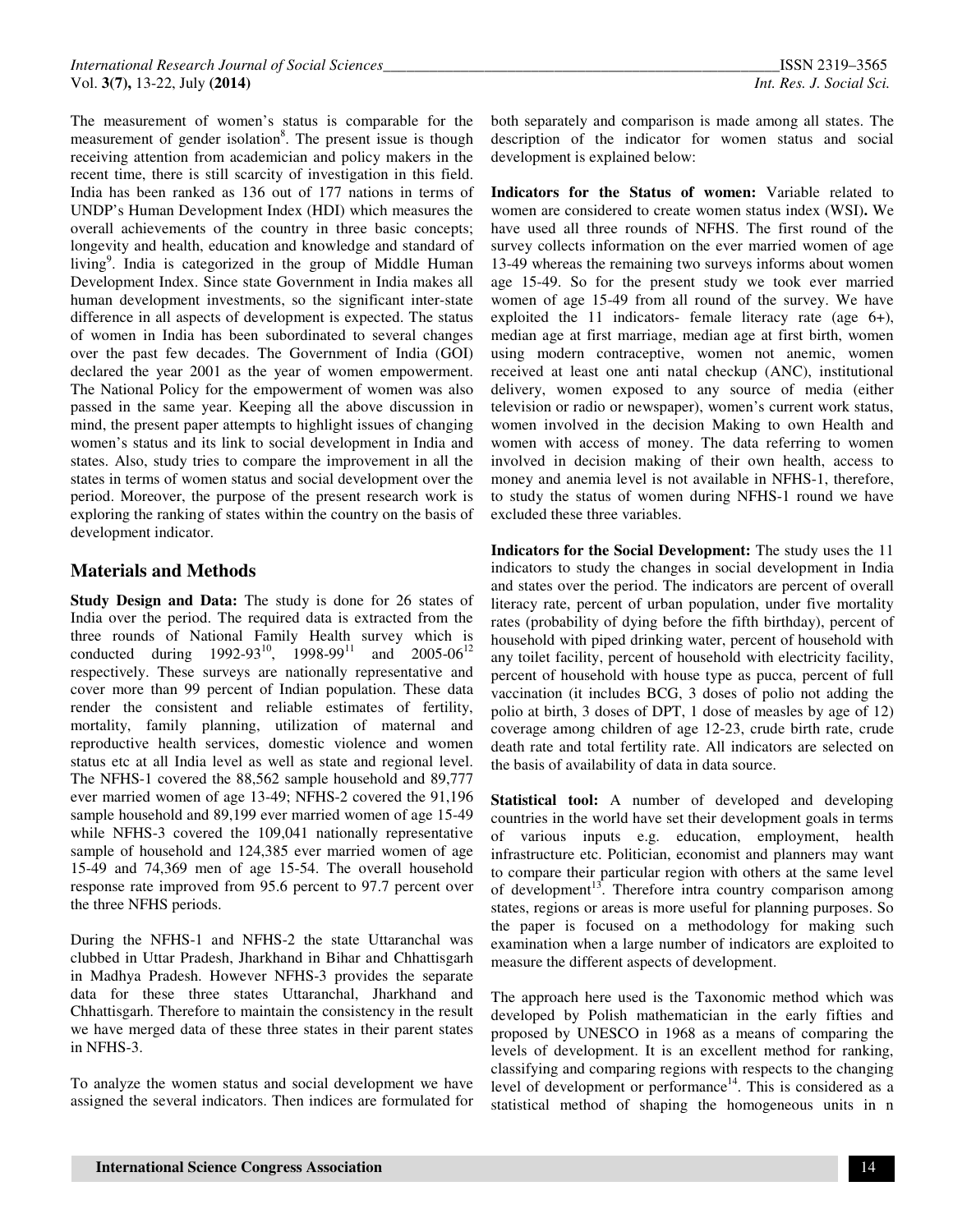dimensional vector space without the use of regression, variance and correlation analysis<sup>15</sup>. It is relatively simple but lengthy process. A short mathematical description of the methodology is communicated here. Let 1, 2, 3…..n be the number of states and 1, 2, 3…….m be the count of indicator treating with development or changing status. Then  $A_n \times m$  be the data matrix acting as various indicators by states. In this method first requirement is to convert indicator values into quantities which can be added together because selected indicators are not having the same level of measurement scale. It is done by the process of standardization using mean and standard deviation. Using this standardized matrix  $(D_{n \times m})$  we will create a distance matrix representing the distance from each state to remaining other states for all m indicators. The composite distance between two regions for any set of m indicator is deduced by the using following expression:

$$
C_{a \times b} = \sqrt{\sum_{k=1}^{m} (D_{a \times k} - D_{b \times k})^{2}}
$$
 (1)

Where  $a = 1, 2, 3, \dots$  and  $b = 1, 2, 3, \dots$  with  $C_{a \times b} = 0$ ;  $C_{a \times b} = 0$  $C_{b \times a}$  and  $C_{a \times b} \leq C_{a \times k} + C_{k \times b}$ 

Once the matrix C is available, the minimum distance  $C_a$  from any region to all other remaining regions in the row can be encountered which is the closest point within a given frame of reference. Now the **Pattern** of development is measured as

$$
C_{io} = \sqrt{\sum_{k=1}^{m} (D_{i \times k} - D_{o \times k})^{2}}
$$
 (2)

Where  $C_{i0}$  identifies the pattern of development and  $i = 1, 2,$ 3…..n. O is the maximum or best standardized value determined from standardized matrix  $D_n \times m$ . The pattern concerns the composite distance from the ideal states (state having best standardized value) to every other states. The Measure of development is a function of pattern of development and the critical distance from the ideal country. It can be obtained as follows:

$$
d_i = C_{io} / C_o \tag{3}
$$

where, 
$$
C_o = C_{io} + 2 * S_{io}
$$
 (4)

and 
$$
\overline{C_{io}} = \left(\frac{1}{n}\right) * \sum_{i=1}^{n} C_{io}
$$
 (5)

and 
$$
S_{io} = \sqrt{\left(\frac{1}{n}\right)^* \sum_{i=1}^n (C_{i \times o} - \overline{C}_{i \times o})^2}
$$
 (6)

In the equation (3)  $d_i$  addressed as the measure of development. The  $d_i$  closer to zero implies the more development in a region and nearer to one entails the less development. Therefore  $d_i$  lies between 0 and 1. In some rare case where any region is not linked to other regions, value of measure exceeds 1but probability of such an event is very small.

#### **Results and Discussion**

The interstate variation in the context of social development in terms of urbanization, literacy, health infrastructure, etc. have now emerged as factors strongly influencing the movement of any country or state towards achieving higher level of development<sup>1</sup>. The disparities within the country are also observed. Table 1 discusses the disparities in performance of states on the basis of selected social development indicators. Basing ourselves on a number of social indicators like overall literacy and household having electricity, the worst performing state over the three periods of NFHS round is Bihar. Urban population is observed maximum in New Delhi. When we observed hygiene and sanitation infrastructure in terms toilet facility among Indian states, it is noticed that Odisha is at lowest position. Third round of NFHS shows that, the drinking water facility is found best in Punjab (99.5%) and worst in Manipur (52.1%).

According to World Health Organization (WHO), health is defined as a state of complete physical, mental and social wellbeing and not merely the absence of diseases or infirmity<sup>16</sup>. Everyone has right to enjoy diseases free life. The gratification of this right is vital to their life and welfare and their ability to participate in all areas of public and private life $17$ . The better health status or the improvement in health is considered as the effective indicator of development of any population. In the present study, two variables say crude death rates (CDR) and under five mortality (U5MR) are analyzing as indicator of health status.

The CDR has been declining continuously in India and it has been reduced up to 14.9 per 1000 to 7.9 per 1000 population over the period 1971-2007<sup>18</sup>. The infant mortality rate in India is steadily declining. The NFHS-3 estimate of infant mortality is 57 deaths per 1,000 live births, compared with the NFHS-2 estimate of 68 deaths per 1,000 live births and the NFHS-1 estimate of 79. Still, more than one in 18 children dies within the first year of life, and more than one in 13 die before reaching age five. The under five mortality has been reduced from 109 to 74 per 1000 live births over the period 1992-2006. NFHS-3 report that under five mortality (U5MR) is highest (96.4 per 1000) in Uttar Pradesh and lowest in Kerala (16.3 per 1000).

Thus, the bottom three worst performing states are Bihar, Odisha and Madhya Pradesh. These three states are from one single geographic block and require for serious attention in the development process than it has received so far. One should note that these states are part of BIMARU states. The group of these BIMARU states account for nearly 40 percent of the total population of the country according to  $2001$  census<sup>19</sup>. All the States, except Assam, Orissa and West Bengal in the backward group had a higher contribution to population growth than their share in the population. Contribution of Uttar Pradesh into population growth was 25.8 per cent against its population share of 16.2 per cent and Bihar's contribution was 28.4 against its share of the population of 8.07 percent<sup>19</sup>.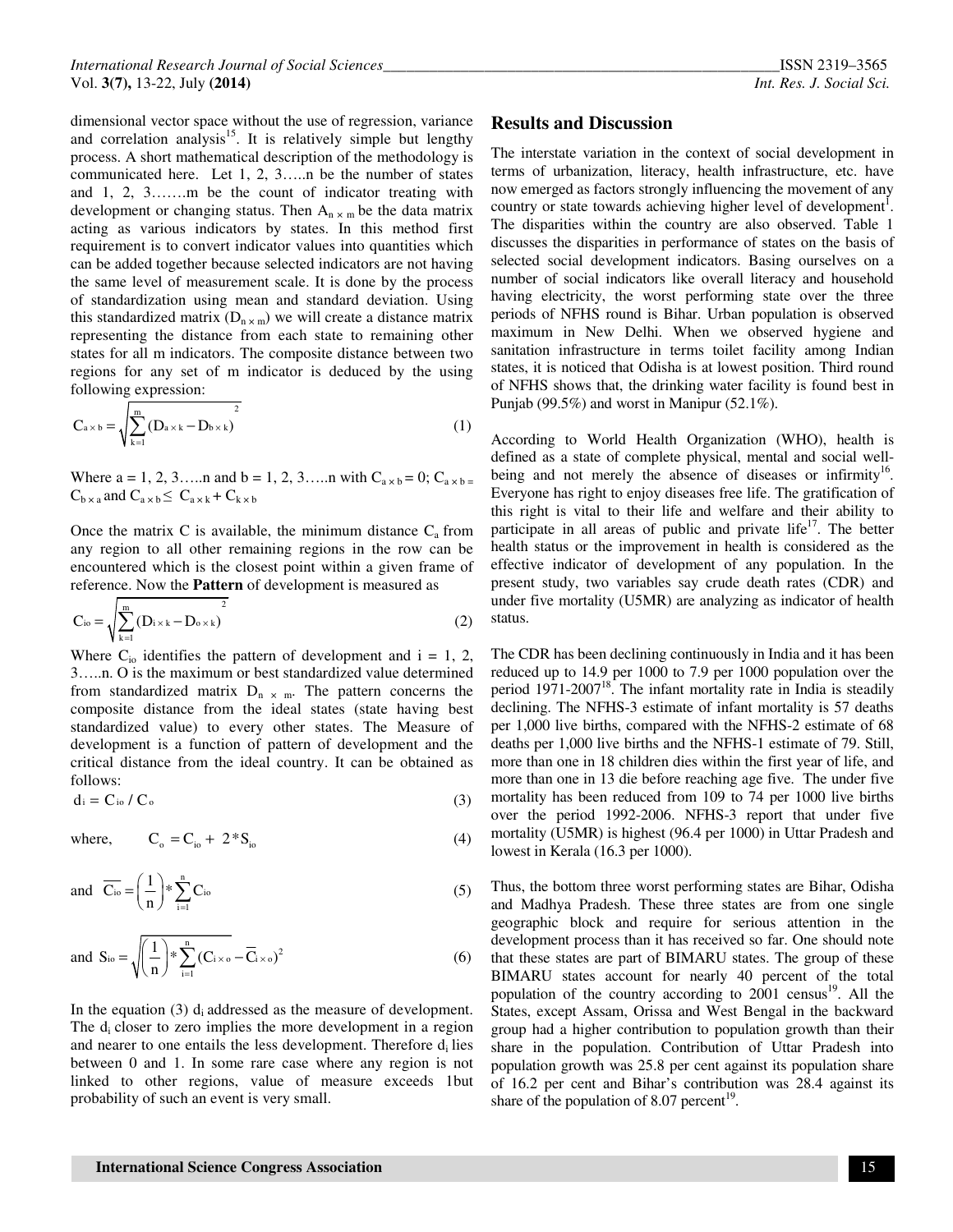|                                   |                             |                               |                          |                              |                          |                          | Disparities in performance of social development mulcators among states of filma<br><b>NFHS-III</b> (2005-06) |                                       |                          |  |
|-----------------------------------|-----------------------------|-------------------------------|--------------------------|------------------------------|--------------------------|--------------------------|---------------------------------------------------------------------------------------------------------------|---------------------------------------|--------------------------|--|
| <b>Social</b>                     |                             | NFHS-I (1992-93)              |                          |                              | <b>NFHS-II</b> (1998-99) |                          |                                                                                                               |                                       |                          |  |
| <b>Indicator</b>                  | <b>Maximum</b>              | <b>Minimum</b>                | <b>National</b><br>Level | <b>Maximum</b>               | <b>Minimum</b>           | <b>National</b><br>Level | <b>Maximum</b>                                                                                                | <b>Minimum</b>                        | <b>National</b><br>Level |  |
| Literacy<br>Rate                  | Mizoram<br>(79.7)           | Bihar<br>(35.7)               | 51.6                     | Kerala<br>(81.68)            | Bihar<br>(40.9)          | 56.2                     | Kerala<br>(82.8)                                                                                              | <b>Bihar</b><br>(44.3)                | 60.5                     |  |
| Urban<br>Population               | New Delhi<br>(91.8)         | Himachal<br>Pradesh<br>(10.8) | 29.2                     | New Delhi<br>(92.3)          | Assam<br>(9.6)           | 27.8                     | New Delhi<br>(91.6)                                                                                           | Himachal<br>Pradesh<br>(10.6)         | 32.1                     |  |
| HH with<br>Drinking<br>Water      | New Delhi<br>(99.5)         | Kerala<br>(21.5)              | 68.2                     | Punjab<br>(98.3)             | Kerala<br>(19.9)         | 77.9                     | Punjab<br>(99.5)                                                                                              | Manipur<br>(52.1)                     | 81.8                     |  |
| HH with<br>Toilet                 | Mizoram<br>(98.3)           | Odisha<br>(12.2)              | 30.3                     | Mizoram<br>(97.7)            | Odisha<br>(13.5)         | 35.9                     | Mizoram<br>(98.0)                                                                                             | Odisha<br>(19.3)                      | 44.6                     |  |
| HH with<br>Electricity            | New Delhi<br>(95.5)         | <b>Bihar</b><br>(16.7)        | 50.9                     | New Delhi<br>(97.7)          | Bihar<br>(18.2)          | 60.1                     | New Delhi<br>(99.3)                                                                                           | <b>Bihar</b><br>(34.0)                | 67.9                     |  |
| Pucca<br>House                    | New Delhi<br>(81.0)         | Arunachal<br>Pradesh<br>(2.2) | 23.7                     | New Delhi<br>(88.3)          | Manipur<br>(7.1)         | 32.4                     | New Delhi<br>(95.0)                                                                                           | Manipur<br>(10.7)                     | 45.9                     |  |
| Full<br>vaccinatio<br>$\mathbf n$ | New Delhi<br>(58.7)         | Kerala<br>(2.8)               | 28.3                     | Tamil<br>Nadu<br>(88.3)      | <b>Bihar</b><br>(11.0)   | 42.0                     | Tamil<br>Nadu<br>(80.9)                                                                                       | Himachal<br>Pradesh<br>(6.2)          | 43.5                     |  |
| U5MR                              | Assam<br>(142.2)            | Nagaland<br>(20.7)            | 109.3                    | Madhya<br>Pradesh<br>(137.6) | Kerala<br>(18.8)         | 94.9                     | Uttar<br>Pradesh<br>(96.4)                                                                                    | Kerala<br>(16.3)                      | 74.3                     |  |
| <b>CBR</b>                        | Uttar<br>Pradesh<br>(28.5)  | Goa<br>(16.4)                 | 24.1                     | Meghalaya<br>(35.7)          | Goa (16.6)               | 24.8                     | Bihar<br>(32.4)                                                                                               | Kerala<br>and Tamil<br>Nadu<br>(16.4) | 18.8                     |  |
| <b>TFR</b>                        | Uttar<br>Pradesh<br>(4.82)  | Goa<br>(1.9)                  | 3.4                      | Meghalaya<br>(4.6)           | Goa $(1.8)$              | 2.9                      | <b>Bihar</b><br>(4.0)                                                                                         | Goa and<br>Andhra<br>Pradesh<br>(1.8) | 2.7                      |  |
| <b>CDR</b>                        | Madhya<br>Pradesh<br>(12.9) | Kerala<br>(6.3)               | 10.1                     | Odisha<br>(12.9)             | Kerala<br>(6.0)          | 9.7                      | Odisha<br>(9.3)                                                                                               | Manipur<br>(4.5)                      | 7.5                      |  |

| <b>Table-1</b>                                                                    |  |
|-----------------------------------------------------------------------------------|--|
| Disparities in performance of social development indicators among states of India |  |

Source: i. Government of India, Ministry of Health and Family Welfare, National Family Health Survey:1992-93, ii. Survey 2: 1998-99. iii. Survey 3: 2005-2006.

The some of the BIMARU states have highest fertility rates in India. In 2010, the total fertility rate (TFR) was 3.7 for Bihar, 3.5 for Uttar Pradesh, 3.2 for Madhya Pradesh, and 3.1 for Rajasthan, compared to 2.5 for India as a whole<sup>20</sup>. According to estimates of NFHS 3, Bihar has highest (4.0 TFR) fertility rate and the two states Goa and Andhra Pradesh have lowest (1.8) in India. However the overall fertility rate in India has been declined from 3.4 to 2.7 over the period 1992-2006. Moreover, life expectancy in BIMARU states is lower than other Indian states. In fact, it is lower than the national average life expectancy, implying that these states are the main contributor of lowering down the overall average as a whole. Thus, these states need more attention in all dimension of social development.

Women constitute not only half of the world population but also influence growth and development of the remaining half. Women status can be studied from the magnitude and degree of control that she has over her own life consequential of access to knowledge, economic resources and the extent of autonomy experienced in the process of decision making and choices. India is not only the country of economic and social diversity but also in gender inequality and inequity<sup>7</sup>. Gender inequality can have an impact through producing restrictions in the accomplishment of a number of development goals. For instance, several studies have argued that the gender inequality in education and access to resources may accelerate the process of reduction of child mortality and turning down the fertility. Evidences show that the country having higher status of women and low gender discrimination achieves faster economic and social growth<sup>8</sup>.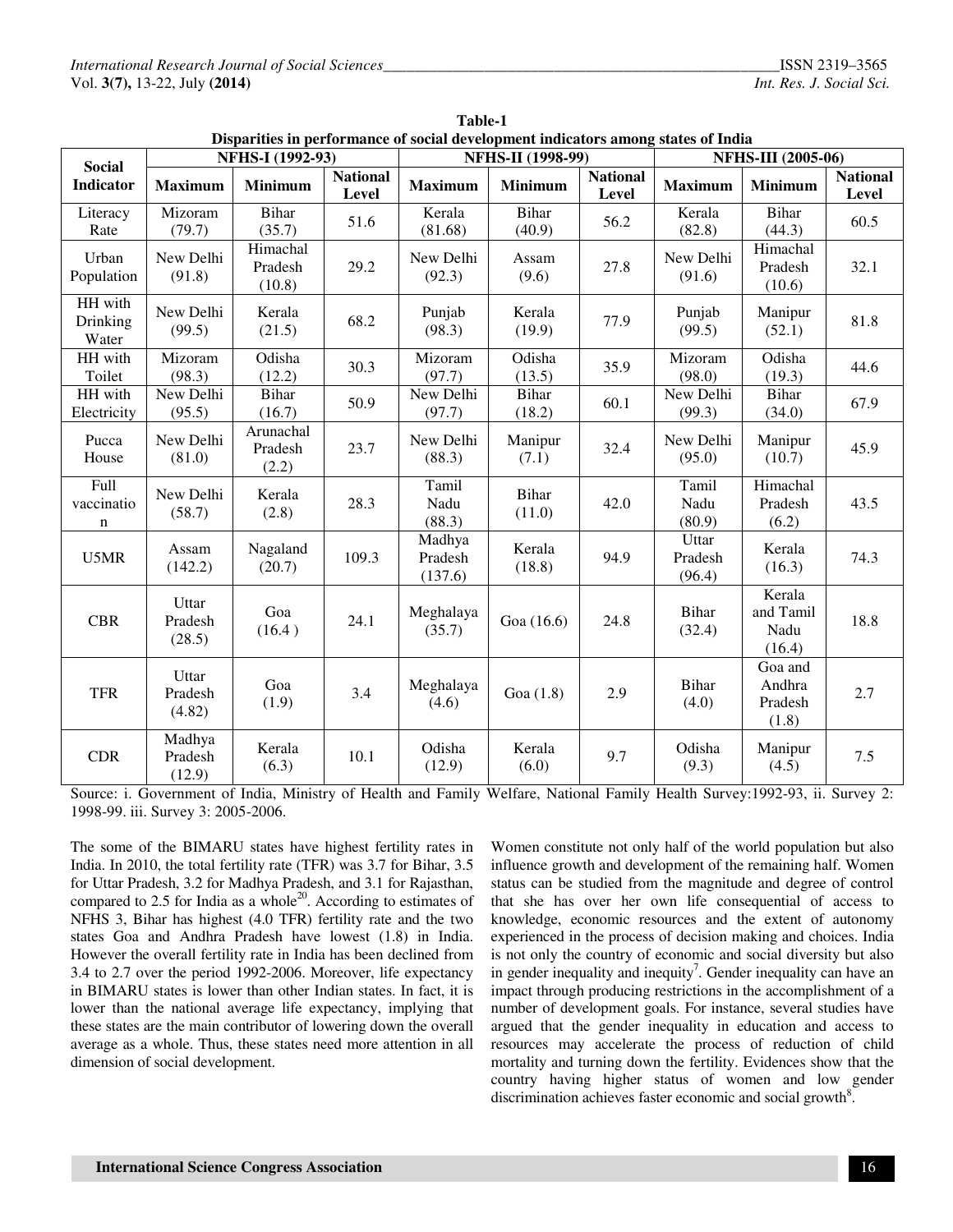Disparities between men and women are one of the most decisive differences in many communities and found most prominent in India. This is reflected in terms of education, opportunities to develop the endowment, nutrition, health, survival, etc. Along with this, sex ratio at birth is also favorable to male entailing gender discrimination in having children. Thus for comparing the

status of women in India among states female literacy rate, median age at marriage, women exposed to any media, work status of women, women involved in the decision making to own health and access of money and institutional delivery have been considered as an indicator. Table 2 reveals the changing status of women in terms of considered indicators over the three NFHS rounds.

| Disparities in performance of women status indicators among Indian states |                               |                             |                          |                               |                             |                           |                               |                                   |                          |  |  |
|---------------------------------------------------------------------------|-------------------------------|-----------------------------|--------------------------|-------------------------------|-----------------------------|---------------------------|-------------------------------|-----------------------------------|--------------------------|--|--|
| Name of                                                                   |                               | NFHS-I (1992-93)            |                          |                               | <b>NFHS-II</b> (1998-99)    | <b>NFHS-III (2005-06)</b> |                               |                                   |                          |  |  |
| women<br>status<br>indicators                                             | <b>Maximum</b>                | Minimum                     | <b>National</b><br>Level | <b>Maximum</b>                | Minimum                     | <b>National</b><br>Level  | <b>Maximum</b>                | <b>Minimum</b>                    | <b>National</b><br>Level |  |  |
| Female<br>Literacy Rate                                                   | Mizoram<br>(90.5)             | Rajasthan<br>(17.9)         | 42.2                     | Kerala<br>(92.6)              | Bihar<br>(24.4)             | 48.2                      | Kerala<br>(96.1)              | Bihar<br>(37.9)                   | 64.5                     |  |  |
| Median Age<br>at Marriage                                                 | Mizoram<br>(20.7)             | Andhra<br>Pradesh<br>(15.3) | 17.2                     | Goa<br>(21.4)                 | Andhra<br>Pradesh<br>(15.5) | 17.3                      | Goa<br>(22.1)                 | Andhra<br>Pradesh<br>(15.9)       | 17.7                     |  |  |
| Women<br>Exposed to<br>Any Media                                          | New Delhi<br>(87.2)           | <b>Bihar</b><br>(29.5)      | 53.0                     | New Delhi<br>(94.4)           | <b>Bihar</b><br>(27.4)      | 59.1                      | Manipur<br>(98.8)             | Jharkhand<br>(53.8)               | 80.7                     |  |  |
| Women<br>currently<br>working                                             | Himachal<br>Pradesh<br>(70.2) | Punjab<br>(11.6)            | 33.4                     | Nagaland<br>(62.8)            | Punjab<br>(8.9)             | 36.1                      | Manipur<br>(59.6)             | Punjab<br>(20.9)                  | 37.1                     |  |  |
| Women<br>Involved in<br>decision<br>Making to<br>own Health               |                               |                             |                          | Manipur<br>(69.5)             | Maharashtra<br>(25.8)       | 46.7                      | Mizoram<br>(91.9)             | Jammu<br>and<br>Kashmir<br>(43.5) | 65.4                     |  |  |
| Women with<br>Access of<br>Money                                          |                               |                             | ä,                       | Haryana<br>(92.3)             | West<br>Bengal<br>(55.2)    | 46.7                      | Karnataka<br>(60.3)           | Mizoram<br>(19.5)                 | 41.6                     |  |  |
| Median Age<br>at First Birth                                              | Goa<br>(22.0)                 | West<br>Bengal<br>(17.0)    | 19.0                     | Goa<br>(23.0)                 | Madhya<br>Pradesh<br>(17.0) | 19.0                      | Goa<br>(24.0)                 | West<br>Bengal<br>(18.0)          | 19.0                     |  |  |
| Women using<br>Modern<br>Contraceptive                                    | New Delhi<br>(54.6)           | Nagaland<br>(13.0)          | 37.0                     | Himachal<br>Pradesh<br>(60.8) | Meghalaya<br>(15.5)         | 42.6                      | Himachal<br>Pradesh<br>(72.0) | Meghalaya<br>(21.0)               | 52.8                     |  |  |
| Women Not<br>Anemic                                                       |                               |                             | L.                       | Kerala<br>(75.6)              | Assam<br>(29.0)             | 48.5                      | Kerala<br>(67.2)              | Assam<br>(30.5)                   | 55.2                     |  |  |
| Women<br>received at<br>least one<br><b>ANC</b>                           | Kerala<br>(97.3)              | Rajasthan<br>(31.2)         | 62.3                     | Goa<br>(99.0)                 | Uttar<br>Pradesh<br>(34.6)  | 65.4                      | Tamil<br>Nadu<br>(98.6)       | Bihar<br>(34.10)                  | 76.4                     |  |  |
| Institutional<br>delivery                                                 | Kerala<br>(89.5)              | Nagaland<br>(5.6)           | 27.7                     | Kerala<br>(94.4)              | Nagaland<br>(11.6)          | 33.5                      | Kerala<br>(99.4)              | Nagaland<br>(11.8)                | 40.5                     |  |  |

**Table-2** 

Source: i. Government of India, Ministry of Health and Family Welfare, National Family Health Survey 1:1992-93, ii. Survey 2: 1998-99. iii. Survey 3: 2005-2006.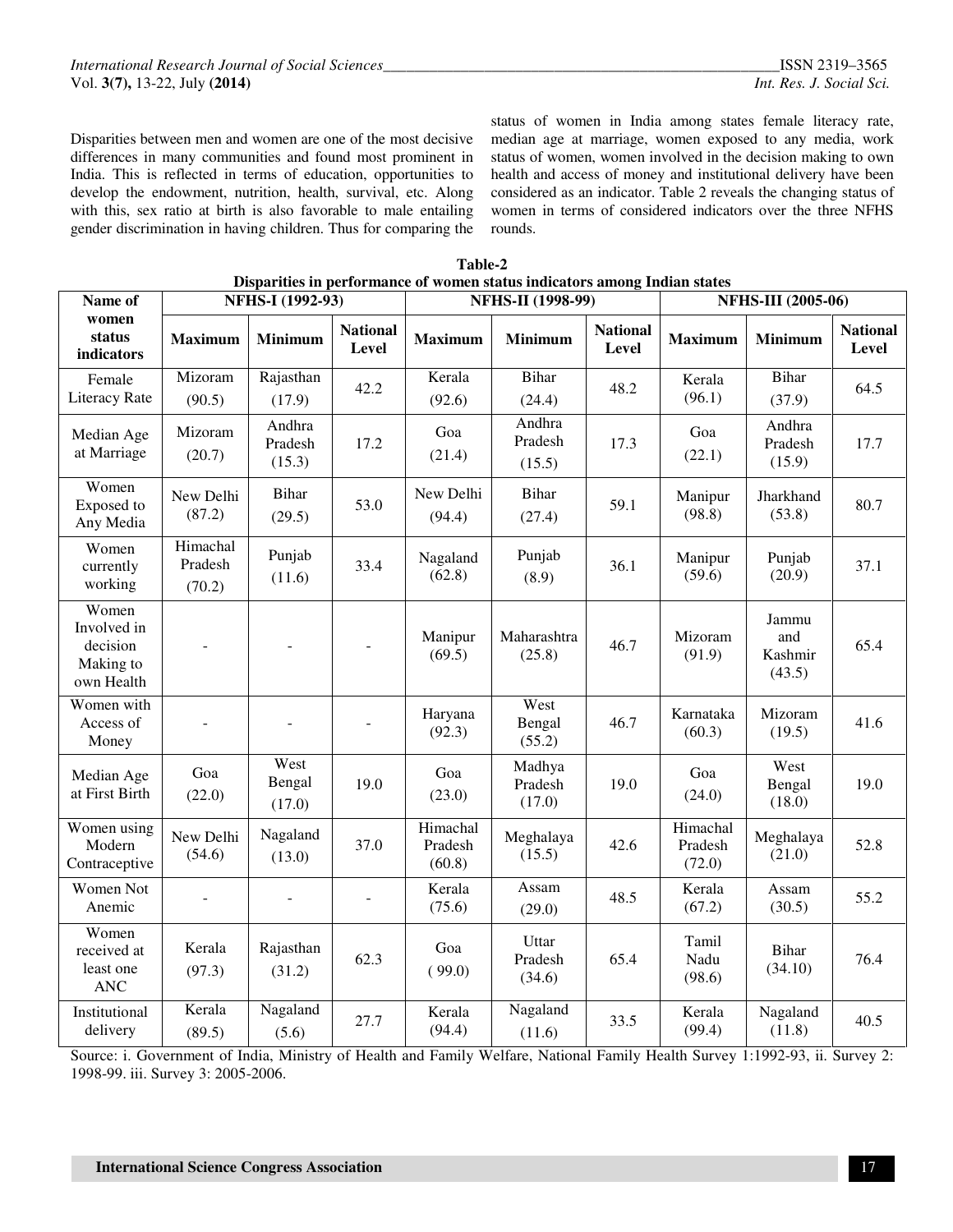The first indicator for status of women is female literacy rate. Literacy is indeed an effective way for economic and social development as well as national integration. According to census definition of literacy, it is known as the capability to write and read with understanding in various languages. India's literacy rate at the time of independence (1947) was only 14% and female literacy was awfully low (8%). In 1981 the literacy rate was 36% and in 1991 it was 52% (males 65%, females 39%). However the latest Census of India, 2011 reports that male literacy has been increased up to 82 % and female up to 65 %, which signifies the progress in education, but the gender gap in education is still high (about 18 %). Analysis displayed in table 2 point out that during 1992-93, Mizoram was at highest (90.5) and Rajasthan (17.9) was at lowest level of literacy. The other two rounds of the survey report the literacy is maximum in Kerala and minimum in Bihar. The one possible explanation for low female literacy in Bihar may be marriage as they get married at young ages and thus leading high drop out from school. In addition, the urban population is very low in Bihar. Many families, especially in rural areas believe that having a male child is better than having a baby girl because of economic and cultural aspects. So, male child gets all the benefits including educations.

According to UNICEF's "State of the World's Children-2009"report, 47% of India's women aged 20–24 were married

before the legal age of 18, with 56% marrying before age 18 in rural areas<sup>21</sup>. The report also showed that  $40\%$  of the world's child marriages occur in India. The NFHS-3 data points out that, in state Bihar, Jharkhand and Rajasthan, 60 % women are married before age 18. Bihar has highest (69%) number of child marriage in India. According to NFHS-3 Goa has highest (22.1 years) and Andhra Pradesh has lowest (15.9 years) median age at marriage.

Female work participation play imperative role in agriculture based economy like India<sup>22</sup>. They participate in farm and nonfarm activities besides domestic work. They are actively involved in agricultural growth and allied fields including crop-production, livestock production, horticulture, post-harvest operations, agro and social forestry, fishing, etc. Though women play a crucial role in the production process, but female employment is considered as connecting resource gap in household. In other words, women are not regarded as primary earning units, only assume as a backup for emergency. However, in a country like India it is though that it is an honor for women to cook and serve food to her family and any guest that may come<sup>23</sup>. Female work participation is found high in the Northeastern region of India and found lowest in Punjab. Though, the economy of Punjab is highly agricultural but failed to attract women in the labor force and primary sector.

| Pattern and Measure of social development mulcator and railking by state |                |                |                |                |                |                |                 |                |                |
|--------------------------------------------------------------------------|----------------|----------------|----------------|----------------|----------------|----------------|-----------------|----------------|----------------|
| <b>States</b>                                                            | <b>NFHS-I</b>  |                |                |                | <b>NFHS-II</b> |                | <b>NFHS-III</b> |                |                |
|                                                                          | <b>Pattern</b> | <b>Measure</b> | Rank           | <b>Pattern</b> | <b>Measure</b> | Rank           | <b>Pattern</b>  | <b>Measure</b> | Rank           |
| Andhra Pradesh                                                           | 8.36           | 0.60           | 12             | 8.40           | 0.68           | 15             | 6.82            | 0.63           | 10             |
| Arunachal Pradesh                                                        | 9.87           | 0.76           | 22             | 7.95           | 0.64           | 9              | 9.23            | 0.85           | 14             |
| Assam                                                                    | 9.14           | 0.65           | 15             | 9.37           | 0.76           | 21             | 8.94            | 0.83           | 26             |
| <b>Bihar</b>                                                             | 8.63           | 0.62           | 14             | 9.55           | 0.77           | 22             | 9.69            | 0.99           | 24             |
| Goa                                                                      | 9.79           | 0.76           | 20             | 8.10           | 0.65           | 12             | 4.24            | 0.39           | 6              |
| Gujarat                                                                  | 6.84           | 0.49           | $\overline{2}$ | 6.88           | 0.56           | 1              | 6.08            | 0.56           | 4              |
| Haryana                                                                  | 6.60           | 0.47           | 1              | 7.06           | 0.57           | $\overline{2}$ | 6.33            | 0.59           | 9              |
| Himachal Pradesh                                                         | 8.47           | 0.60           | 13             | 8.97           | 0.72           | 18             | 7.45            | 0.69           | 25             |
| Jammu and Kashmir                                                        | 9.63           | 0.75           | 18             | 9.87           | 0.80           | 24             | 6.11            | 0.57           | 12             |
| Karnataka                                                                | 7.83           | 0.56           | 6              | 7.80           | 0.63           | $\tau$         | 6.23            | 0.58           | 8              |
| Kerala                                                                   | 9.60           | 0.72           | 17             | 9.82           | 0.79           | 23             | 4.94            | 0.46           | 11             |
| Madhya Pradesh                                                           | 7.58           | 0.54           | 5              | 8.11           | 0.65           | 13             | 9.36            | 0.87           | 16             |
| Maharashtra                                                              | 7.49           | 0.53           | 4              | 7.27           | 0.59           | 3              | 5.24            | 0.48           | 3              |
| Manipur                                                                  | 9.91           | 0.78           | 23             | 8.14           | 0.66           | 14             | 8.09            | 0.75           | 21             |
| Meghalaya                                                                | 9.71           | 0.75           | 19             | 8.52           | 0.69           | 17             | 8.92            | 0.83           | 13             |
| Mizoram                                                                  | 9.97           | 0.81           | 25             | 7.62           | 0.62           | 5              | 6.58            | 0.61           | $\overline{2}$ |
| Nagaland                                                                 | 9.81           | 0.76           | 21             | 9.19           | 0.74           | 19             | 8.61            | 0.80           | 22             |
| New Delhi                                                                | 8.06           | 0.58           | 8              | 9.88           | 0.88           | 25             | 3.30            | 0.31           |                |
| Orissa                                                                   | 9.32           | 0.67           | 16             | 9.28           | 0.75           | 20             | 9.49            | 0.88           | 20             |
| Punjab                                                                   | 7.13           | 0.51           | 3              | 7.39           | 0.60           | $\overline{4}$ | 5.43            | 0.50           | 5              |
| Rajasthan                                                                | 8.23           | 0.59           | 10             | 7.81           | 0.63           | 8              | 8.86            | 0.82           | 17             |
| Sikkim                                                                   | 9.98           | 0.83           | 26             | 8.04           | 0.65           | 10             | 5.73            | 0.53           | 23             |
| Tamil Nadu                                                               | 8.24           | 0.59           | 11             | 7.77           | 0.63           | 6              | 4.96            | 0.46           | $\tau$         |
| Tripura                                                                  | 9.92           | 0.78           | 24             | 10.36          | 1.32           | 26             | 7.39            | 0.68           | 19             |
| <b>Uttar Pradesh</b>                                                     | 7.92           | 0.56           | $\overline{7}$ | 8.07           | 0.65           | 11             | 8.23            | 0.76           | 15             |
| West Bengal                                                              | 8.07           | 0.58           | 9              | 8.45           | 0.68           | 16             | 6.54            | 0.61           | 18             |

**Table-3 Pattern and Measure of social development indicator and ranking by state**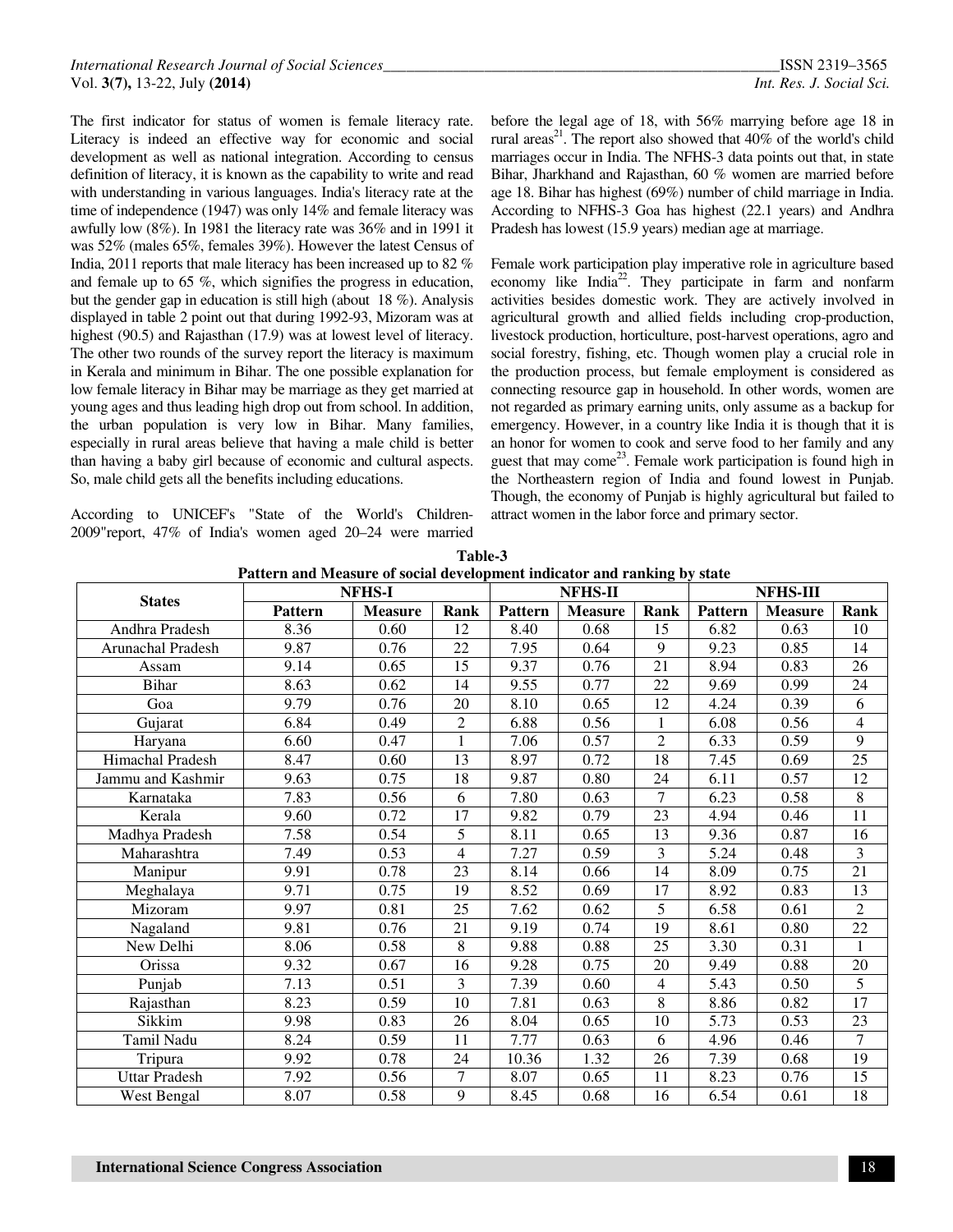The extent of female involvement in decision making at household level and her own individual level is another indicator pointing towards the women autonomy and status within family and community. Several times women are not even talked over in important household matters and this delineates her status in family and household. The first round of NFHS does not provide the information on women autonomy. The estimates of NFHS-2 reveal that the involvement of women in decision making about her own health is lowest (25.8%) in Maharashtra that is much lower than the national level  $(46.7 \, \%)$ . The decision making involvement is highest in Manipur (69.5%). However according to NFHS-2 access of money is highest among women of Haryana.

When we observed the health status of women in Indian states, found that Kerala has lowest non-anemic women and highest institutional delivery, Assam has highest anemic women. Women using the modern method of contraception are highest in Himachal Pradesh over the period 1998-99 and 2005-06; whereas Meghalaya women are at lowest level in use of modern contraception over the same period. In Nagaland,

institutional delivery is at lowest position over the three NFHS surveys.

Table 3 and 4 explains about the result obtained from Taxonomic method. Table 3 gives the state wise performance of social development over the three NFHS rounds. States having 'measure' value close to zero indicate more developed states or with better social development performance while those nearer to one show least performer states. Along with this the states are classified according to measure value and rank against the state is also given.

Therefore, it is evident that, during the period 1992-93, Haryana was the most socially developed state and Sikkim were least. Northeastern states like Manipur, Tripura, and Mizoram are in lowest strata of development. However with the passing of time all states develop socially and economically also. The third round of the survey reports that, during period 2005-06, New Delhi has become most developed state and Assam look as least developed states. However the rank of states like Bihar, Himachal Pradesh, Madhya Pradesh and West Bengal has been declined about 10 point from NFHS-1 to NFHS-3.

|                          | i anchi ang mtasart or women siangs multanor ang ramang by siale<br><b>NFHS-I</b> |                |                |         | NFHS-II        |                | <b>NFHS-III</b> |                |                |
|--------------------------|-----------------------------------------------------------------------------------|----------------|----------------|---------|----------------|----------------|-----------------|----------------|----------------|
| <b>States</b>            | <b>Pattern</b>                                                                    | <b>Measure</b> | Rank           | Pattern | <b>Measure</b> | Rank           | <b>Pattern</b>  | <b>Measure</b> | Rank           |
| Andhra Pradesh           | 7.14                                                                              | 0.46           | 17             | 8.12    | 0.76           | 19             | 7.75            | 0.76           | 15             |
| <b>Arunachal Pradesh</b> | 7.27                                                                              | 0.47           | 19             | 7.14    | 0.67           | 14             | 8.82            | 0.87           | 23             |
| Assam                    | 8.88                                                                              | 0.57           | 23             | 9.29    | 0.87           | 23             | 8.32            | 0.82           | 22             |
| <b>Bihar</b>             | 8.96                                                                              | 0.58           | 25             | 9.37    | 0.87           | 24             | 9.96            | 0.98           | 26             |
| Goa                      | 3.32                                                                              | 0.21           |                | 2.92    | 0.27           | $\mathbf{1}$   | 4.70            | 0.46           | $\mathbf{1}$   |
| Gujarat                  | 5.58                                                                              | 0.36           | 8              | 5.85    | 0.55           | 8              | 6.15            | 0.60           | 3              |
| Haryana                  | 6.39                                                                              | 0.41           | 14             | 7.35    | 0.69           | 17             | 7.98            | 0.78           | 17             |
| Himachal Pradesh         | 5.41                                                                              | 0.35           | $\overline{7}$ | 5.58    | 0.52           | 6              | 7.04            | 0.69           | 10             |
| Jammu and Kashmir        | 5.68                                                                              | 0.37           | 9              | 7.25    | 0.68           | 15             | 7.30            | 0.72           | 12             |
| Karnataka                | 6.11                                                                              | 0.39           | 12             | 6.38    | 0.59           | 10             | 7.05            | 0.69           | 11             |
| Kerala                   | 3.73                                                                              | 0.24           | $\overline{2}$ | 5.39    | 0.50           | 5              | 6.46            | 0.63           | 6              |
| Madhya Pradesh           | 8.26                                                                              | 0.53           | 22             | 9.31    | 0.87           | 25             | 9.10            | 0.89           | 24             |
| Maharashtra              | 5.84                                                                              | 0.38           | 10             | 7.01    | 0.65           | 12             | 6.68            | 0.66           | 9              |
| Manipur                  | 5.24                                                                              | 0.34           | 6              | 4.57    | 0.43           | 3              | 6.16            | 0.61           | $\overline{4}$ |
| Meghalaya                | 6.77                                                                              | 0.44           | 16             | 7.85    | 0.73           | 18             | 8.02            | 0.79           | 18             |
| Mizoram                  | 3.94                                                                              | 0.25           | $\overline{3}$ | 3.81    | 0.36           | $\overline{2}$ | 6.43            | 0.63           | 7              |
| Nagaland                 | 7.11                                                                              | 0.46           | 18             | 7.34    | 0.68           | 16             | 7.85            | 0.77           | 16             |
| New Delhi                | 4.91                                                                              | 0.32           | 5              | 4.59    | 0.43           | $\overline{4}$ | 6.24            | 0.61           | 5              |
| Orissa                   | 8.04                                                                              | 0.52           | 21             | 8.99    | 0.84           | 21             | 8.03            | 0.79           | 19             |
| Punjab                   | 6.05                                                                              | 0.39           | 13             | 5.68    | 0.53           | 7              | 7.49            | 0.74           | 13             |
| Rajasthan                | 8.86                                                                              | 0.57           | 24             | 9.07    | 0.85           | 22             | 9.86            | 0.97           | 25             |
| Sikkim                   | 5.90                                                                              | 0.38           | 11             | 6.97    | 0.65           | 13             | 6.43            | 0.63           | 8              |
| Tamil Nadu               | 4.49                                                                              | 0.29           | $\overline{4}$ | 6.02    | 0.56           | 9              | 5.70            | 0.56           | $\overline{2}$ |
| Tripura                  | 6.45                                                                              | 0.42           | 15             | 6.66    | 0.62           | 11             | 7.58            | 0.74           | 14             |
| <b>Uttar Pradesh</b>     | 8.93                                                                              | 0.58           | 26             | 9.45    | 0.88           | 26             | 8.18            | 0.80           | 20             |
| West Bengal              | 7.58                                                                              | 0.49           | 20             | 8.39    | 0.78           | 20             | 8.25            | 0.81           | 21             |

**Table-4 Pattern and Measure of women status indicator and ranking by state**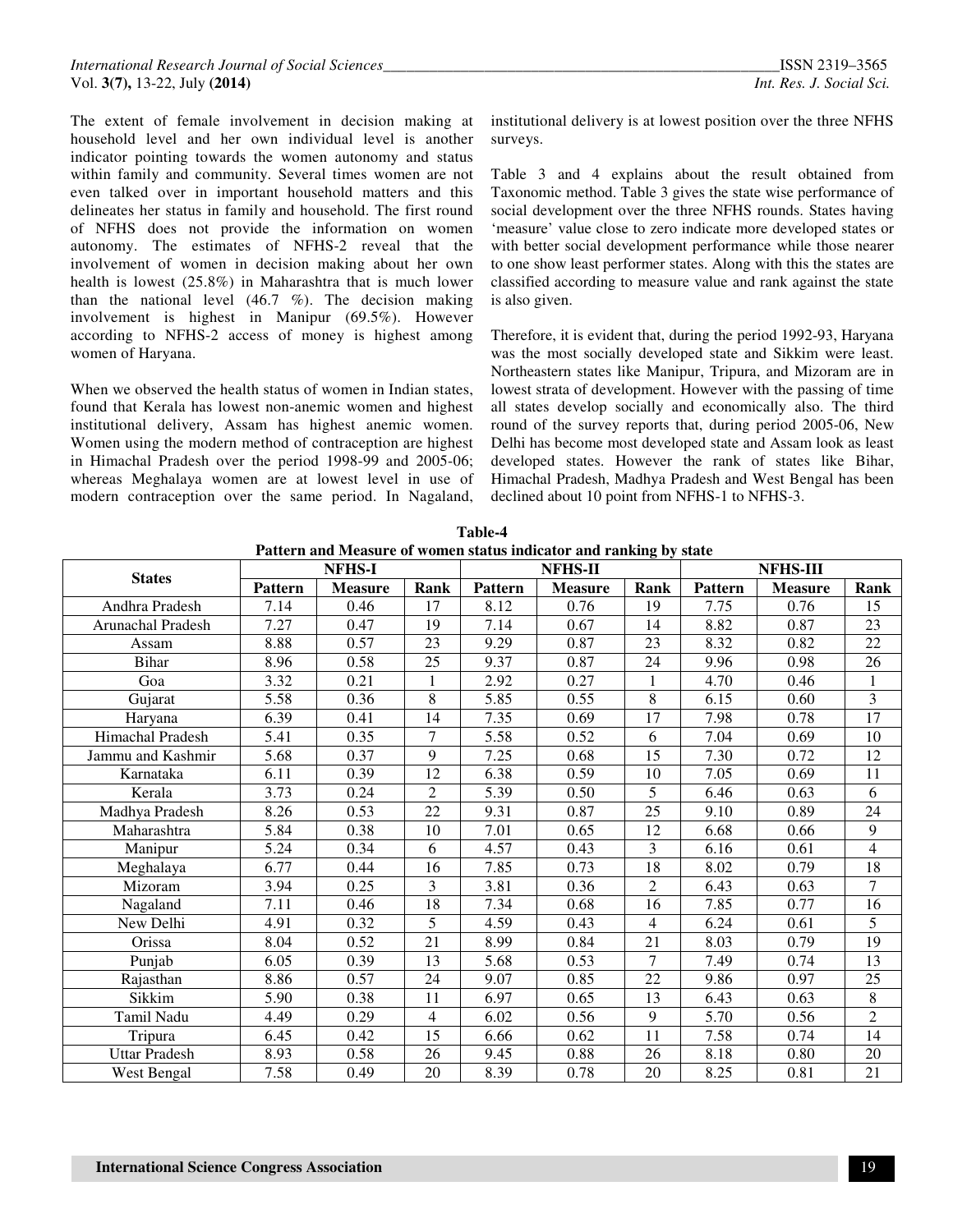Table 4 explains the state wise performance of women status indicators over the three NFHS rounds. The study observed that Goa appears as a state where state of women is at highest level throughout the period 1992-2006. On the basis of presented analysis in table 4, we can also categories the states according to performance of women status indicator. The NFHS-3 point out that the state like Arunachal Pradesh, Assam, Madhya Pradesh, Rajasthan, West Bengal and Bihar women condition are highly worst. However the states like Gujarat, Manipur, New Delhi, Kerala and Tamil Nadu women are highly empowered.

**Linkages between Social Development and Status of Women:** Women's issues in development were included under the question of human rights in  $1950s$  and  $1960s^{24}$ . By 1970s women's status in the development process was recognized as more widely. This was especially due to the population growth and food security problem. After this women's role in society were considered as an important tool in the development process. Thus, the sustainable development can improve the

status of women. Figure 1 represents the comparison of measure value of women status indicator and social development indicator on the basis of NFHS-3. As we know that measure value closer to zero imply high development and surrounding to 1 show the less development. From the figure, one may observe that the state New Delhi and Goa where the social development is high, women is also having high status. The states like Arunachal Pradesh, Assam, Bihar, Madhya Pradesh, Odisha and Rajasthan which are socially less advanced, women are also subordinated. Thus, the figure reveals that both, social development and status of women are interrelated to each other.

Here it may also be fascinating to note that while important causal relationship exist between social development and status of women of states, but these connections are not mechanical. The strength of the links varies according to large range of factors like structure of society and economy, the distribution and access of assets and implemented program and policies.



**Comparison of Social development and women status by states in India, NFHS-3, 2005-06** 

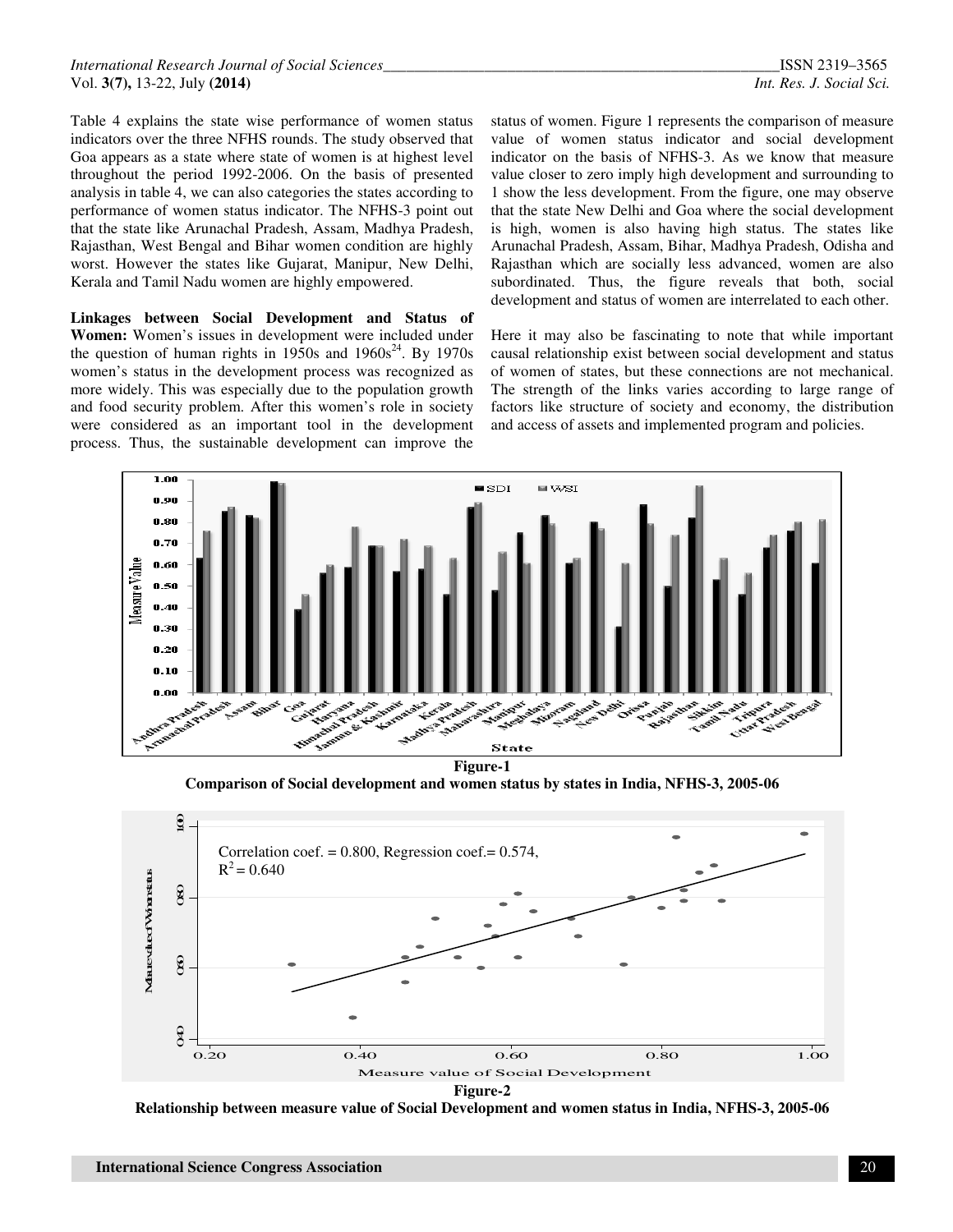Figure 2 describe the results obtained from regression analysis based on NFHS-3 data. As expected social development and women's status had a strong positive impact (Correlation coefficient =  $0.800$ ) in 2005-06. The value of  $\mathbb{R}^2$  is fairly high (0.640) thus depicting variations in the measure value of social development which explained 64 percent of variation in women's status. Thus, study reveals that with increasing social development in a country, women also achieve the higher status.

# **Conclusion**

The present study has attempted to examine the role of social development in enhancing the women status. The study suggests that the role of social development is essential in altering the women's status where the level of social development is more they reach out to achieve higher status for women. Regional disparities in women's status could be realized to be present across states, which have remained over time with little change in development ranking of states. Gujarat, Haryana, Kerala and Tamil Nadu have continued to occupy higher ranks in the index of social development over time, while states like Assam, Bihar, Madhya Pradesh, Rajasthan, Uttar Pradesh and West Bengal have continued to lag behind in Women status.

The overall result indicates that though ranks in social development and ranks in women's status are highly correlated to each other, but for enhancing women's status special policy attention is required. Therefore, policy should emphasize on the issues of growing feminization of poverty, inequality in access to health, education and employment. The policy makers should more focus on deprived states. Efforts should be made to increase the availability and access of free education, health awareness, and training program to empower the women economically and physically.

## **References**

- **1.** Dreze J. and Sen A., India Economic Development and Social Opportunity, Oxford University Press **(1995)**
- **2.** Bilance, A world in balance Bilance stands for Social Development: Policy paper, Oegstgeest **(1997)**
- **3.** Dreze J. and Sen A., India Economic Development and Social Opportunity, New Delhi: Oxford Univeristy Press **(1999)**
- **4.** Balakrishnana T.R., Status of women, development and demographic change, *Canadian Studies in Population,* **14(1), (1987)**
- **5.** Iravani M.R., Study of the Status of Women in Economical and Social Development in Iran, *Journal of Basic and Applied Scientific Research,* **1(12),** 3027-3032 **(2011)**
- **6.** Pradhan J.P. and Abraham V., Women's Status and Economic Growthh- an Analysis of Indian States. In T. Sukhdeo, J.P. Pradhan and V. Abraham, Industrialisation,

Economic Reforms and Regional Development, Delhi: Shipra Publication **(2005)**

- **7.** Sulaja S., Social Development and Women in Status- An Analysis of South Indian States, *The Journal of Family Welfare,* **50(2),** 55-57 **(2004)**
- **8.** Kumar N.P., Status of Women and Economic Development A Decadal Analysis Based on Indian Census, *Indiastat.com socio - economic voices,* **(2011)**
- **9.** Human Development Report office, The 2013 Human Development Report-The Rise of the South: Human Progress in South World, *United Nations Development Programme*, 144-147 **(2013)**
- **10.** International Institute for Population Sciences, National Family Health Survey-1: State Volumes, Mumbai: IIPS **(1993)**
- **11.** International Institute for Population Sciences, National Family Health Survey-2: State Volumes, Mumbai: IIPS **(1999)**
- **12.** International Institute for Population Sciences, National Family Health Survey-3: State Volumes, Mumbai: IIPS **(2006)**
- **13.** King E. and Hill A., *Women's Education in Developing Countries, Baltimore*, John Hopkins Press **(1995)**
- **14.** Prakasham C.P. and Subramanyam L.B., Family Planning Performance in India- A Methodological Approach, *Journal of Family Welfare,* **31(3),** 39-45 **(1985)**
- **15.** Harbison F.H., Maruchic J.H. and Resunick J.R., *Quantitative Analysis of Modernization and Development,* New Jersy: Princeton University, Princeton **(1970)**
- **16.** Callahan D., The WHO Definition of 'Health'.The Concept of Health **1(3),** 77-87 **(1973)**
- **17.** WHO, World Health Report 2000. Geneva: World Health **(2000)**
- **18.** Registrar General of India, Sample Registration System (SRS). Office of Registrar General, Ministry of Home Affairs, Government of India, New Delhi, (1970-2010), **(2010)**
- **19.** Gupta D., Disparities in Development, Status of Women and Social Opportunities: Indian Experiences, *Journal of Alternative Perspectives in the Social Sciences* **1(3),** 687- 719 **(2009)**
- **20.** Registrar General of India, Sample Registration System (SRS). Office of Registrar General, Ministry of Home Affairs, Government of India, New Delhi **(2010)**
- **21.** UNICEF, The State of the World's Children: Maternal and Newborn Health, United Nations Children Funds, New York **(2009)**
- **22.** Team S. and Doss C., The Role of Women in Agriculture. Agricultural Development and Economic Division, The